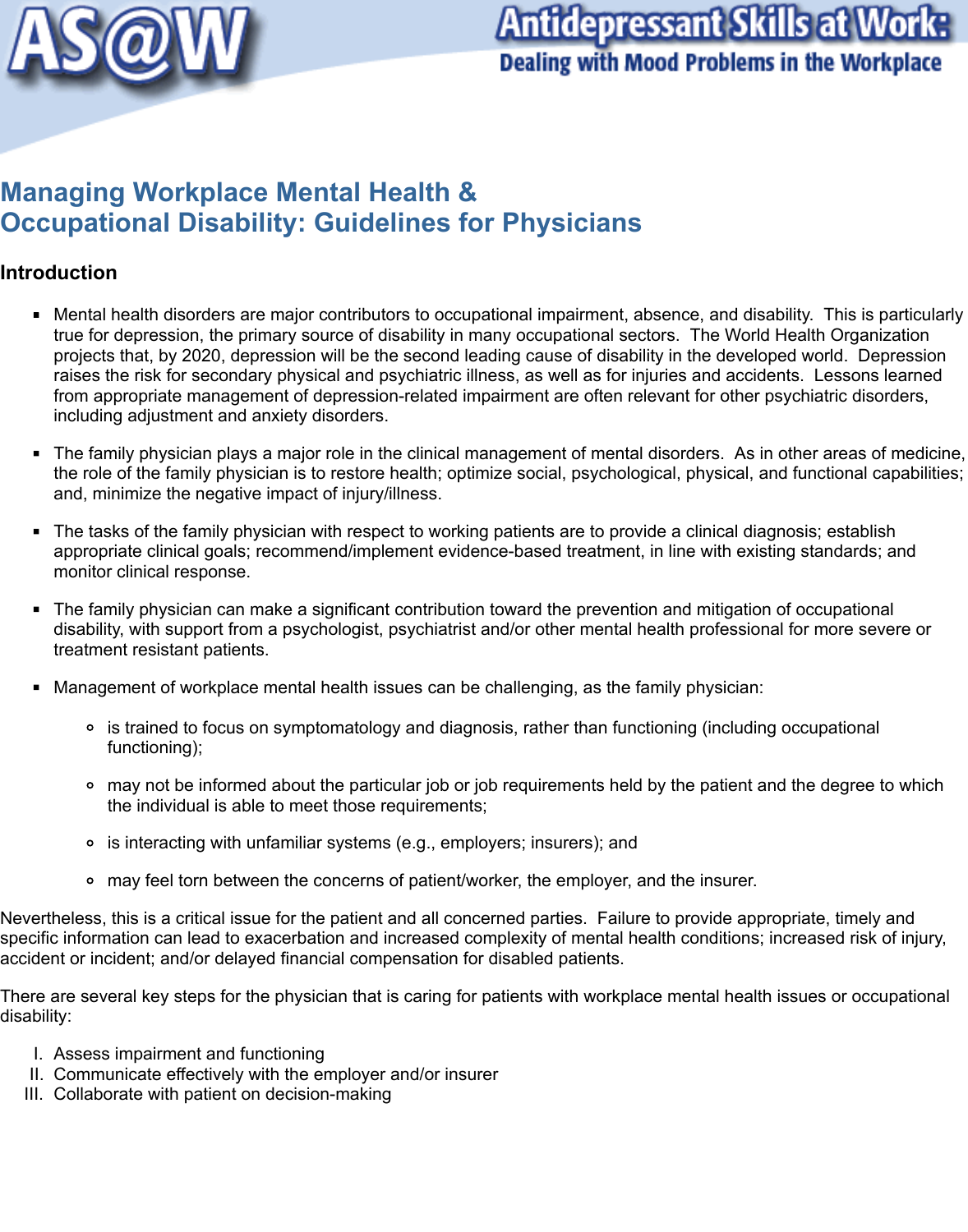## **I. Assess Impairment and Functioning**

**The role of the physician is to evaluate** *Impairment* **(diagnosis, symptomatology, functional deficits) rather than** *Disability* **(patient's incapacity to carry out a particular job, which is determined by the employer or insurance adjudicator).**

**Impairment** is defined by the World Health Organization as "*any loss or abnormality of psychological, physiological or anatomical structure or function"*. Delineation of impairment requires a statement of diagnosis and detailed description of symptomatology.

Family physicians have expertise in assessing and documenting degree of impairment, including:

#### **Diagnosis:**

- Be specific as possible, preferably using DSM-IV-TR diagnosis (e.g., "stress" is not a psychiatric diagnosis).
- Include information on expected course and prognosis.
- Include information on evidence-based treatment.

#### **Symptomatology:**

- Provide sufficient details, particularly with respect to symptoms that may impact occupational functioning.
- Symptom constellations within a diagnosis vary from patient to patient, therefore it is important to specify a patient's particular symptoms, their severity, and how they impact work performance.
- When describing impairments, provide details such as their frequency, intensity, and duration, as well as any ameliorating factors or supports that may assist the patient in maintaining a greater functional level.

#### **Functional Impairment:**

There are four areas in which deficits may occur:

- Activities of daily living (e.g., patterns of eating and sleep, activities outside the home).
- Social functioning.
- Concentration, persistence, and pace.
- Deterioration or decompensation in complex or work like settings (e.g., how a patient's symptoms might cause problems in work function).

The GAF (Global Assessment of Functioning) index has questionable reliability and validity, but nevertheless remains the standard index of functional status.

**Careful determination of the GAF with respect to consistency with stated symptomatology and evident functional limitations will greatly assist with determination of a patient's insurance eligibility** *(e.g., a claimant separately describing a reasonable family life, some volunteer work, and a relaxing trip to Hawaii, does not have a GAF of 40-45).*

- **Provide information on functional impairments specific to a patient's particular occupation. For complex patients, a job** analysis may be of value.
- Be cognizant of appropriate language for describing functional deficits (e.g., it is not meaningful to state that a patient  $\blacksquare$ "can't concentrate" and "can't sleep"; it is most unlikely that a patient is, for example, so depressed that he is entirely unable to concentrate or sleep to any extent for any period of time). It is more appropriate to describe some degree of impairment, whether in terms of reduced capacity, time limits of sustained concentration, or specific difficulty with concentrating on several tasks at the same time.
- Although **disability** requires the presence of significant impairment in ability to perform daily activities, including occupational activities, impairment alone does not determine disability. Factors such as age, general health, social supports, motivation, satisfaction with job and supervisor/manager are important determinants.

#### **Impairment does not necessitate disability. A patient may be able to remain at work with significant**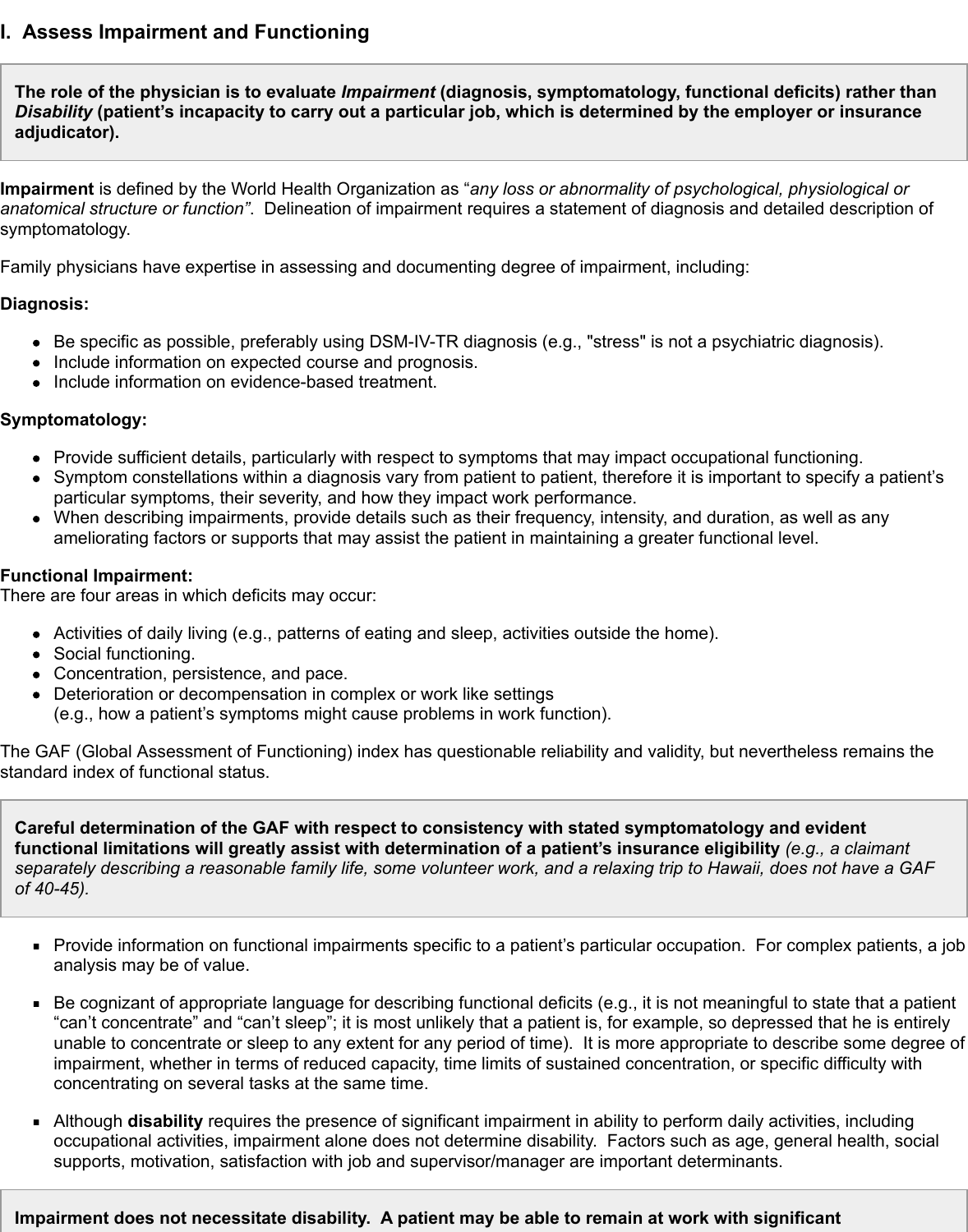**impairments, if appropriate accommodations can be provided by the employer. Consider the contributing role of factors such as age, general health, social supports, motivation, and job satisfaction.**

## **II. Communicate Effectively With the Employer and/or Insurer**

- A unique aspect of management of workplace mental health issues is the need to communicate with unfamiliar systems, such as employers and/or insurers.
- Employers may require clinical information from the family physician to make necessary accommodations in the workplace; similarly, the family physician may need information from the employer to address the impact of symptoms on occupational function.
- Insurers require information from the family physician on clinical diagnosis, functional impairments, prognosis,  $\blacksquare$ recommended treatment, and duration of treatment to (a) adjudicate claims for eligibility for benefits and (b) ensure the patient has access to appropriate treatment. It is important to complete forms in a timely and thorough manner. Although extra paperwork can be frustrating, disability evaluation forms are the primary way for insurance case managers to obtain the information needed to perform their job effectively.
- Obtain specific consent to communicate with the insurer and/or employer, including informing patients of what  $\blacksquare$ information will be released.

**In complex patients** (e.g., those that are treatment-refractory or require workplace accommodation) **it may be helpful to directly communicate with the employer or insurer** (as well as other treatment providers).

## **III. Collaborate with Patient on Decision-making around Accommodation and Work Absence**

Encourage patients to be actively involved in decision-making with respect to their care, rehabilitation and work plan (e.g., decisions around modifying duties at work, taking leave from work, and returning to work). Failure to do so may encourage hopelessness and helplessness, which can impede compliance and recovery. It is helpful to elicit information on the patient's expectations for recovery.

**Prolonged absence from one's usual roles – including prolonged absence from work – has negative impact on individual's mental, social and physical well-being and health.**

#### **Accommodation**

- Consider appropriateness of accommodation in the workplace, as an alternative to complete work absence.
- In cases where accommodation in the workplace is being considered, encourage the patient to communicate with the employer.

#### **Work Absence**

Collaboratively consider the advantages and disadvantages of work absence. If an absence from work is suggested, it should be a part of an overall treatment plan with specific recommendations and goals in mind for the time away from work.

**Develop a definable treatment plan, including a plan for treatment if a work absence is recommended. Do not put an open-ended return to work date.**

Set a definite duration for the work absence. In recommending leave duration, consider norms of treatment response (e.g., it is realistic to expect substantial recovery from uncomplicated treated depression and anxiety disorders in 6-8 weeks).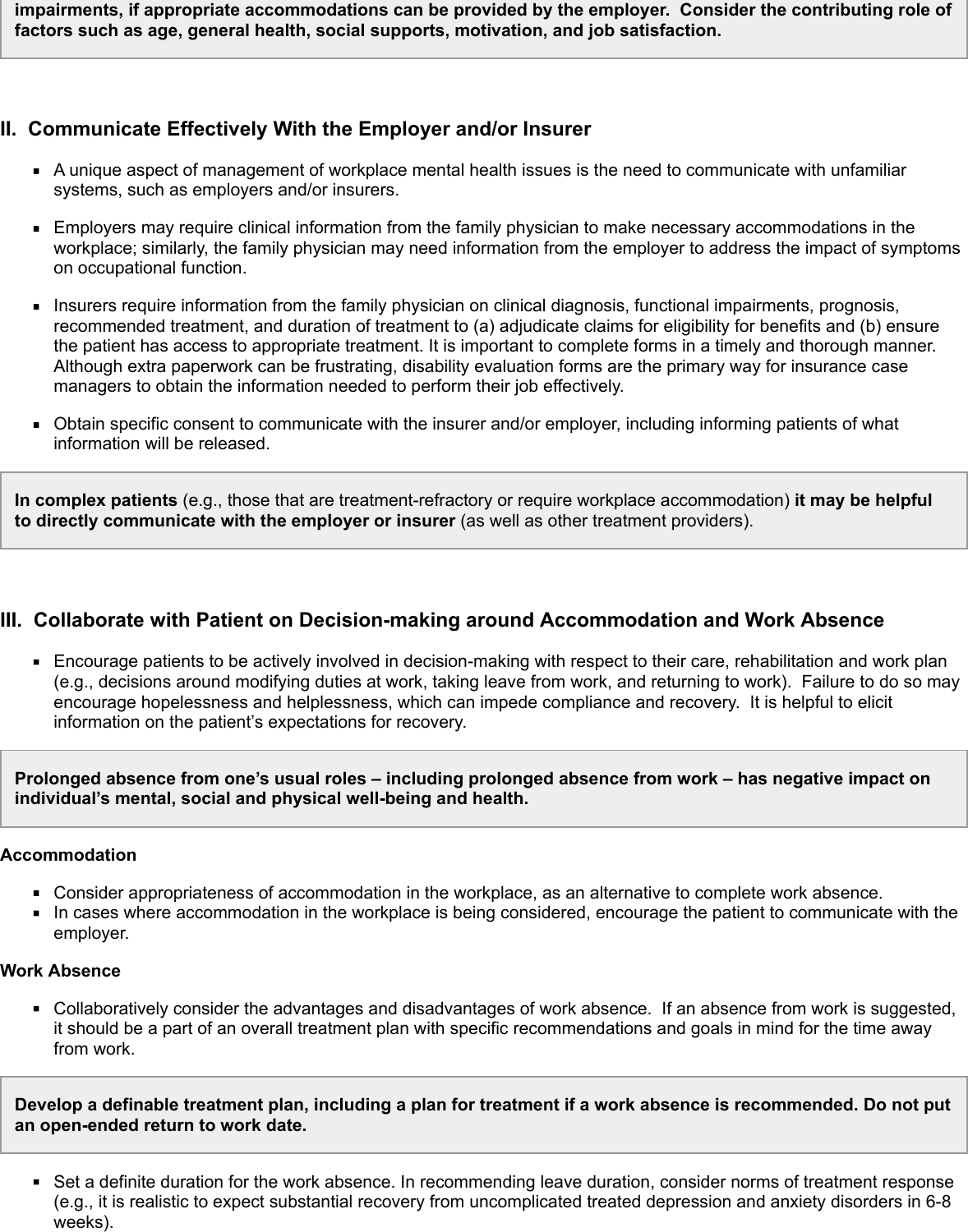| <b>Benefits</b>                                                                                              | <b>Costs</b>                                                                                                                                |
|--------------------------------------------------------------------------------------------------------------|---------------------------------------------------------------------------------------------------------------------------------------------|
| Patient removed from occupational stresses,<br>allowing stabilization in a protected environment.            | Patient may become inactive and socially isolated,<br>a behavioural pattern likely to worsen depression<br>and reinforce anxiety.           |
| Less risk of work incidents, especially in safety-<br>sensitive positions.                                   | Patient may develop a secondary anxiety pattern<br>after extended work absence in which they<br>become more apprehensive about work return. |
| Patient has more time for activities conducive to<br>recovery such as psychotherapy or exercise<br>programs. | Prolonged absence from work is a negative<br>prognostic factor with regard to whether an<br>individual ever returns to work.                |

## **IV. Maximize Recovery of Occupational Function**

Although it was previously believed that restoration of occupational function lags behind symptomatic recovery in depression, current research indicates that symptom remission and recovery of function are typically synchronous.

**Symptomatic and functional recovery should be evident within the first few months of treatment. Failure to achieve functional recovery within 6 – 8 weeks for common mental health disorders, such as depression and anxiety disorders, indicates the need for a change in treatment strategy or involve of other mental health treatment providers.**

- Pharmacologic treatment for depression and anxiety disorders can lead to significant improvement in function, but still leaves a significant gap in functional recovery for many individuals. Psychopharmacology can be augmented with referral for cognitive behavioural therapy, which has been shown to have specific benefit in promoting functional recovery.
- Assess capacity for activity. Encourage early, graduated functional activation. Consider prescription of activity.
- Take an active role in encouraging self-management efforts, focused on helping patients understand their diagnosis and ways to manage their symptoms. One way to augment standard treatment to support individual coping and promote functional recovery is dissemination of Self-Care material, for example the **Antidepressant Skills at Work (AS@W): Dealing with Mood Problems in the Workplace** manual.
- If appropriate, the patient should be encouraged to investigate opportunities for assistance through the employer, for example Employee and Family Assistance Programs or extended health coverage for care by a psychologist.
- For severe and persistent mental disorders such as schizophrenia, referral to rehabilitation/supported employment program should be considered.

**Early intervention efforts targeted at assisting patients to regain function are effective in decreasing subsequent disability, and in reducing secondary illness reinforcers** (e.g., reduction of responsibility, avoidance of work and personal stressors, family sympathy).

#### **References**